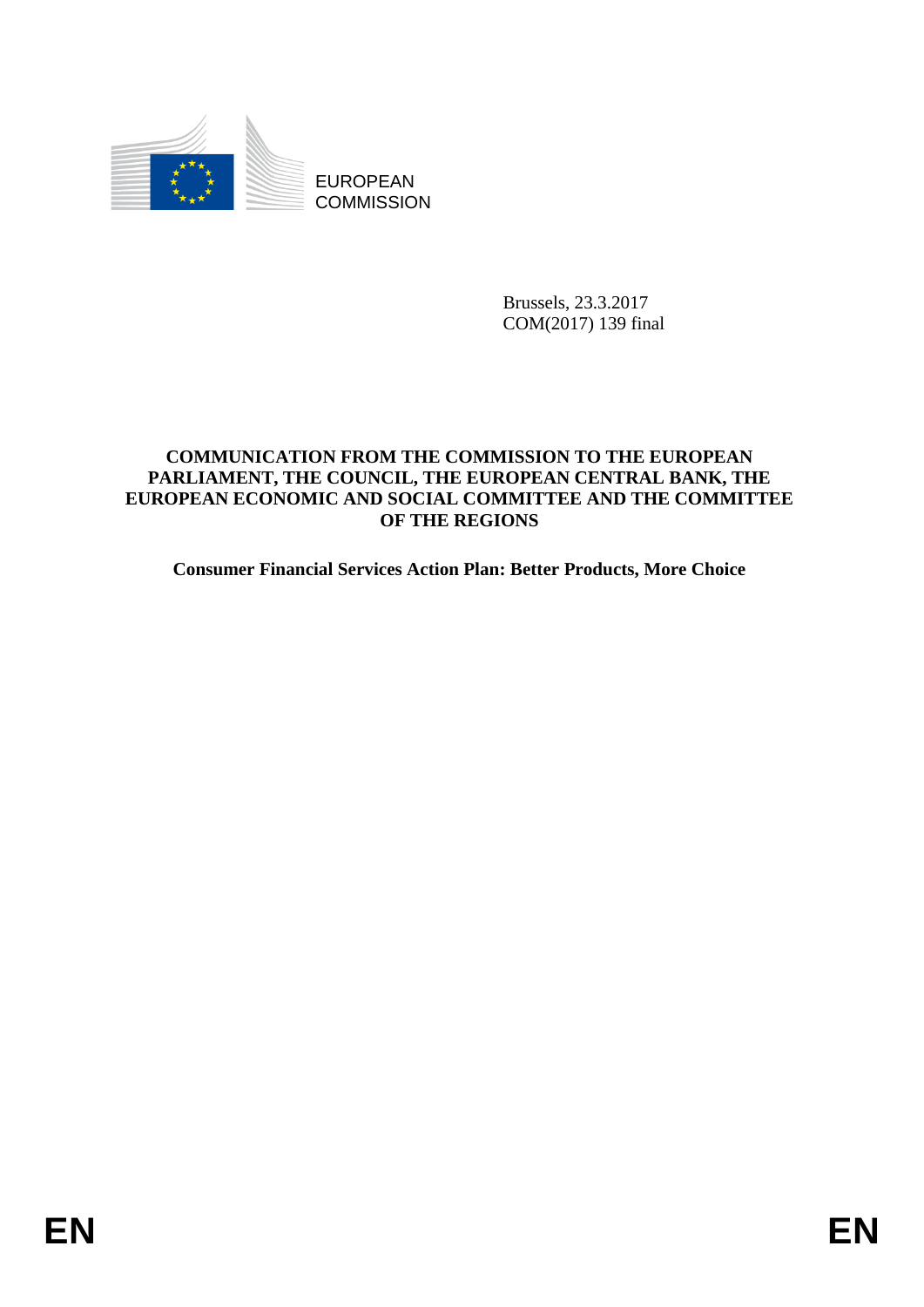# **Consumer Financial Services Action Plan: Better Products, More Choice**

# **TABLE OF CONTENTS**

| 1.             |      |                                                                  |  |
|----------------|------|------------------------------------------------------------------|--|
| 2.             |      |                                                                  |  |
|                | 2.1  |                                                                  |  |
|                | 2.2. |                                                                  |  |
|                |      | 2.2.1.                                                           |  |
|                |      |                                                                  |  |
|                | 2.3. | Improving transparency and making it easier to change financial  |  |
|                | 2.4. |                                                                  |  |
|                | 2.5. |                                                                  |  |
|                | 2.6. |                                                                  |  |
| 3.             |      |                                                                  |  |
|                | 3.1. |                                                                  |  |
|                | 3.2. |                                                                  |  |
| $\mathbf{4}$ . |      |                                                                  |  |
|                | 4.1. | Technology-driven Single Market in retail financial services  12 |  |
|                | 4.2. |                                                                  |  |
|                |      | $4.2.1$ .                                                        |  |
|                |      | 4.2.2.                                                           |  |
| .5             |      |                                                                  |  |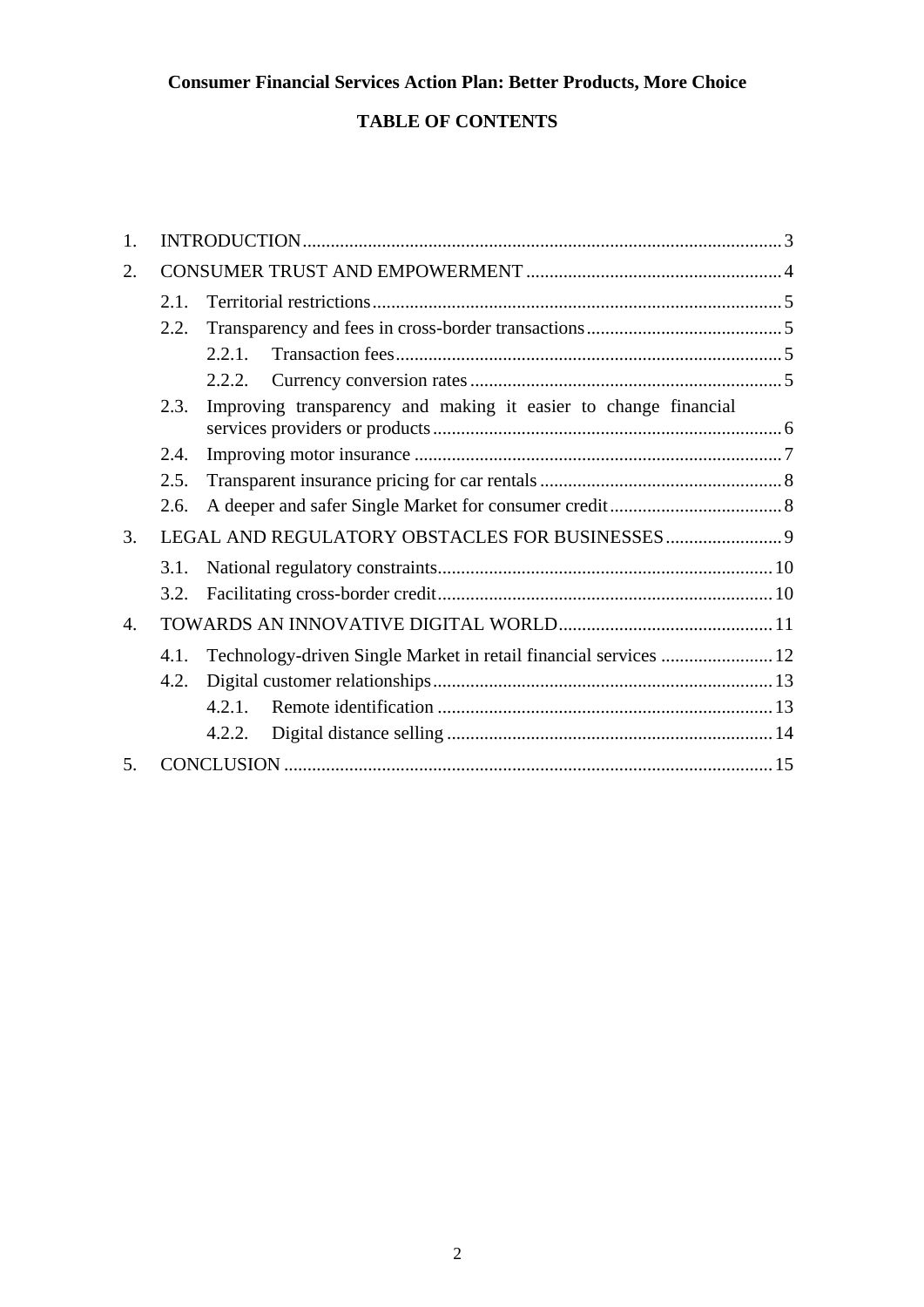# <span id="page-2-0"></span>**1. INTRODUCTION**

The EU Single Market allows people, services, goods, and capital to move freely in an economy producing around 15 trillion euro annually. It offers new opportunities to European businesses, enhancing competition and leading to more choice, better services, as well as lower prices for over 500 million consumers. A key priority of the Juncker Commission is the achievement of a deeper and fairer Single Market, including through digital means.

Retail financial services are an integral part of people's daily lives. These services include bank accounts, payment cards, consumer and mortgage credit, insurance and long-term savings products, notably to prepare for retirement. Markets for these services remain fragmented, notwithstanding the high degree of harmonisation that has been achieved over recent years. Only 7% of consumers have purchased a financial service from another EU Member State.<sup>1</sup> Facilitating access to financial services in other Member States would enhance choice. Customers would benefit faster from innovation; prices would fall, and service quality would be enhanced. Even those who do not shop abroad for financial services would benefit from a more integrated market for consumer finance with more choice. Innovative on-line services are transforming the way people use financial services. They also represent a major opportunity for bringing to all Europeans the benefits of a more deeply integrated Single Market for retail financial services.

Recognising this momentum for change, the Commission presented in December 2015 a Green Paper on retail financial services to consult on the potentials of a more integrated market for these services and the actions needed to achieve this goal.<sup>2</sup> This Action Plan draws the Commission's conclusions from the consultation; it is one of the commitments of the Action Plan on Building a Capital Markets Union<sup>3</sup>, and it tackles many of the issues raised by the European Parliament in its Report on the Green Paper on retail financial services. 4

The Action Plan sets out further steps towards a genuine technology-enabled Single Market for retail financial services where consumers can get the best deals while being well protected. In the long run, the distinction between domestic and cross-border providers of financial services should no longer matter. This also has implications for providers who will be able to take full advantage of the potential of a vast Single Market.

Many innovative firms already "think European", and their use of digital technologies would make it easy to reach customers in all Member States. However, technology alone will not be sufficient to address all the obstacles to a Single Market for financial services.

The Commission has identified three main strands of work that should be the main focus during the remaining years of the current mandate to move a step closer to the vision set out above:

 $\overline{a}$ 

<sup>1</sup> Special Eurobarometer 446, July 2016: [http://ec.europa.eu/COMMFrontOffice/PublicOpinion/index.cfm/Survey/getSurveyDetail/instruments/](http://ec.europa.eu/COMMFrontOffice/PublicOpinion/index.cfm/Survey/getSurveyDetail/instruments/SPECIAL/surveyKy/2108) [SPECIAL/surveyKy/2108.](http://ec.europa.eu/COMMFrontOffice/PublicOpinion/index.cfm/Survey/getSurveyDetail/instruments/SPECIAL/surveyKy/2108) More evidence on the current state of the European Single Market for retail financial services is provided in the Green paper on retail financial services: <http://eur-lex.europa.eu/legal-content/EN/TXT/?uri=COM:2015:630:FIN>

 $\overline{2}$ Se[e http://eur-lex.europa.eu/legal-content/EN/TXT/?uri=COM:2015:630:FIN](http://eur-lex.europa.eu/legal-content/EN/TXT/?uri=COM:2015:630:FIN)

<sup>3</sup> Se[e http://eur-lex.europa.eu/legal-content/EN/TXT/?uri=CELEX%3A52015DC0468](http://eur-lex.europa.eu/legal-content/EN/TXT/?uri=CELEX%3A52015DC0468)

<sup>4</sup> 2016/2056(INI) adopted on 17/10/2016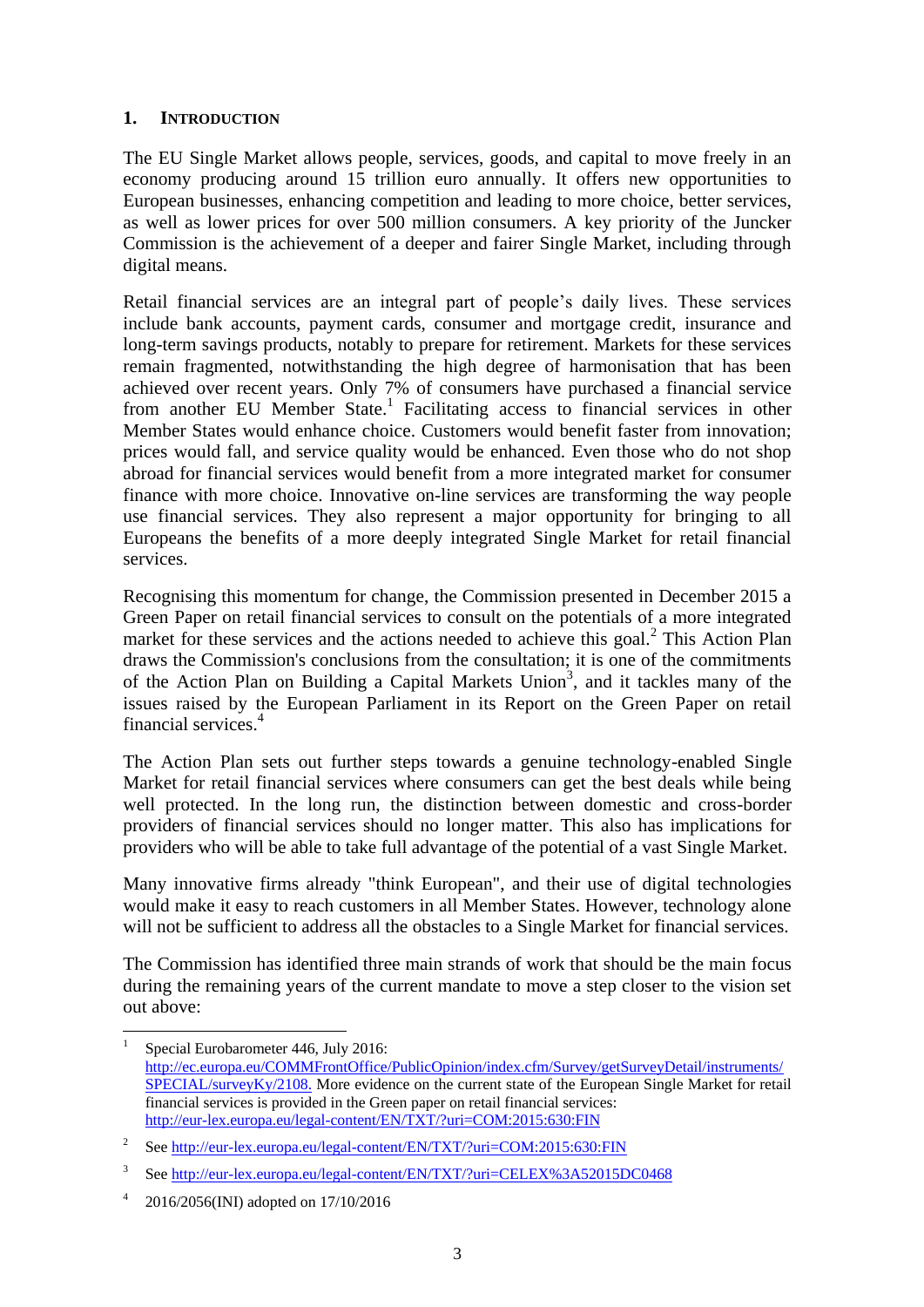- **Increase consumer trust and empower consumers** when buying services at home or from other Member States;
- **Reduce legal and regulatory obstacles affecting businesses** when providing financial services abroad; and
- **Support the development of an innovative digital world** which can overcome some of the existing barriers to the Single Market.

The individual actions identified in this Action Plan will be prepared in accordance with better regulation procedures, including public consultations and impact assessments. The Commission will refrain from regulatory action when market dynamics could result in more integrated and competitive markets for financial services, but it stands ready to use competition rules for taking corrective action when required. This Action Plan is therefore also an invitation to market participants, providers and consumers, to contribute to the creation of a deeper Single Market for retail financial services.

#### <span id="page-3-0"></span>**2. CONSUMER TRUST AND EMPOWERMENT**

The reasons for the low level of cross-border shopping for financial services can be both on the demand and on the supply side. Many consumers are satisfied with their domestic services providers. Even those who would be interested in services available in other Member States still lack trust and are concerned about:

- potentially excessive fees;
- the nature of products available in other countries;
- redress procedures abroad;
- opaque terms and conditions (particularly when drafted in a foreign language).

The EU has already taken significant steps towards an EU-wide competitive and safe retail financial services market. These include providing an EU-wide right of access to basic bank accounts, facilitating cross-border distribution of insurance and mortgage credit, protecting consumers' rights in consumer credit contracts and improving consumer protection rules for investments in securities, mortgage credit, and insurance. However, many of these legal measures are still quite recent, so they have not yet developed their full impact. The financial services sector is also subject to general EU rules on consumer protection which ensure a consistently high level of consumer protection across all sectors, notably when sector-specific provisions are lacking. Many of these rules are currently being evaluated under the Commission's Regulatory Fitness and Performance Programme (REFIT).<sup>5</sup>

A comprehensive legal framework alone is not sufficient, though. It also needs to be enforced effectively. The Commission works closely with the European Supervisory Authorities (ESAs) to explore how the consistency and efficiency of enforcement and supervisory practices across the EU can be improved. The Commission also coordinates the work of the Consumer Protection Cooperation (CPC) Network which notably undertakes common enforcement actions (e.g. on car rentals, see below). Further, the Commission has put in place FIN-NET, a network that helps consumers enforce their rights, without having to go to court, by finding a competent alternative dispute resolution (ADR) body.<sup>6</sup> The Commission is preparing a campaign to raise awareness of FIN-NET.

 $\overline{a}$ 

<sup>5</sup> Se[e http://ec.europa.eu/consumers/consumer\\_rights/review](http://ec.europa.eu/consumers/consumer_rights/review)

<sup>6</sup> Se[e http://ec.europa.eu/finance/fin-net/index\\_en.htm](http://ec.europa.eu/finance/fin-net/index_en.htm)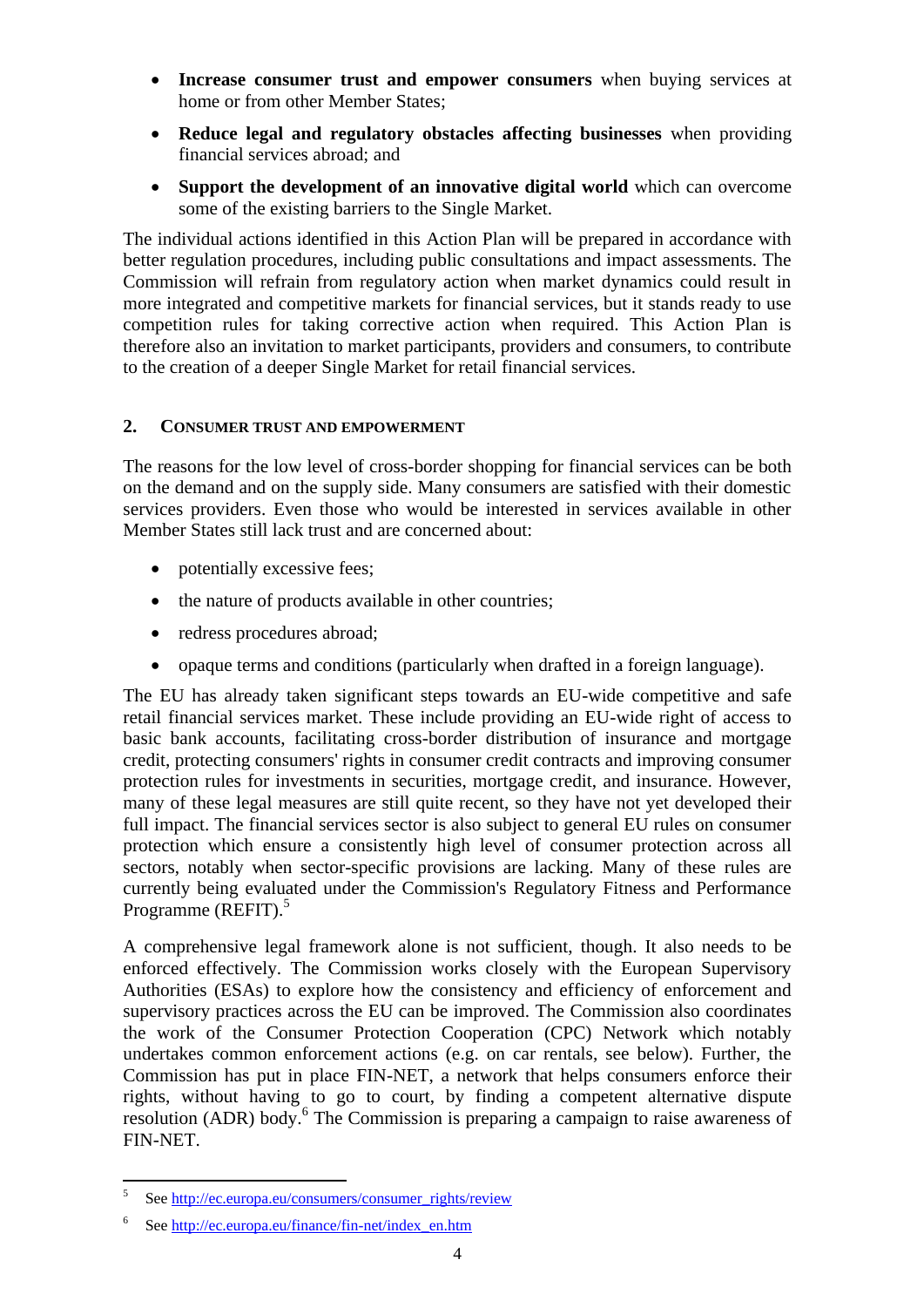# <span id="page-4-0"></span>**2.1. Territorial restrictions**

The Commission receives numerous complaints from consumers who are prevented from buying financial services abroad due to territorial restrictions ('geo-blocking', residency requirements). Many consumer responses to the Green Paper highlighted these as obstacles to cross-border shopping. Geo-blocking is an obstacle to market integration. Under the geo-blocking proposal adopted by the Commission on 25 May 2016, traders can continue to decide where and when they offer their goods or services to customers. The proposal introduces, however, targeted obligations for traders not to discriminate between customers based on residence in specific circumstances. The proposal does not address pricing as such, and traders remain free to set their prices provided this is done in a non-discriminatory manner.

Thus, there should not be unjustified discrimination of customers based on their residence, particularly when this means that consumers have to buy a less attractive service from the same provider in their own country. The Payment Accounts Directive already tackles geo-blocking for payment accounts. The Commission will monitor the impact of this Directive as well as geo-blocking practices in other financial services. If there is evidence of unjustified discrimination, the Commission will consider appropriate measures which should achieve their goals without imposing excessive regulatory burdens on firms.

# <span id="page-4-1"></span>**2.2. Transparency and fees in cross-border transactions**

The feedback to the Green Paper indicated that opaque and potentially excessive fees are a deterrent to cross-border transactions within the EU, particularly when they involve non-euro currencies.

# *2.2.1. Transaction fees*

<span id="page-4-2"></span>The Regulation on cross-border payments<sup>7</sup> equalised fees for cross-border and national payments in euro within the EU. Payments involving EU currencies other than the euro are not covered by the Regulation. Fees for such cross-border transactions typically remain very high and well above the level of fees for purely national transactions in noneuro currencies, with high minimum fees that make small transactions very expensive. An extension of the Regulation to all currencies in the EU would bring down the costs of cross-border transactions in all Member States.

### **Action 1**

**As already announced, the Commission will, following a REFIT review, propose an amendment to the Regulation on cross-border payments to reduce charges for cross-border transactions in all Member States.**

# *2.2.2. Currency conversion rates*

<span id="page-4-3"></span>Currency conversion rates are generally not transparent for consumers when paying with a card or a mobile device in a shop, or withdrawing money from a cash machine. The rates fluctuate in line with foreign exchange rates, and the internal bank margin applied to currency conversion rates differs from bank to bank.

 $\overline{a}$ <sup>7</sup> Regulation (EC) No 924/2009 of the European Parliament and of the Council of 16 September 2009 on cross-border payments in the Community and repealing Regulation (EC) No 2560/2001, OJ L 266, 9.10.2009, p. 11–18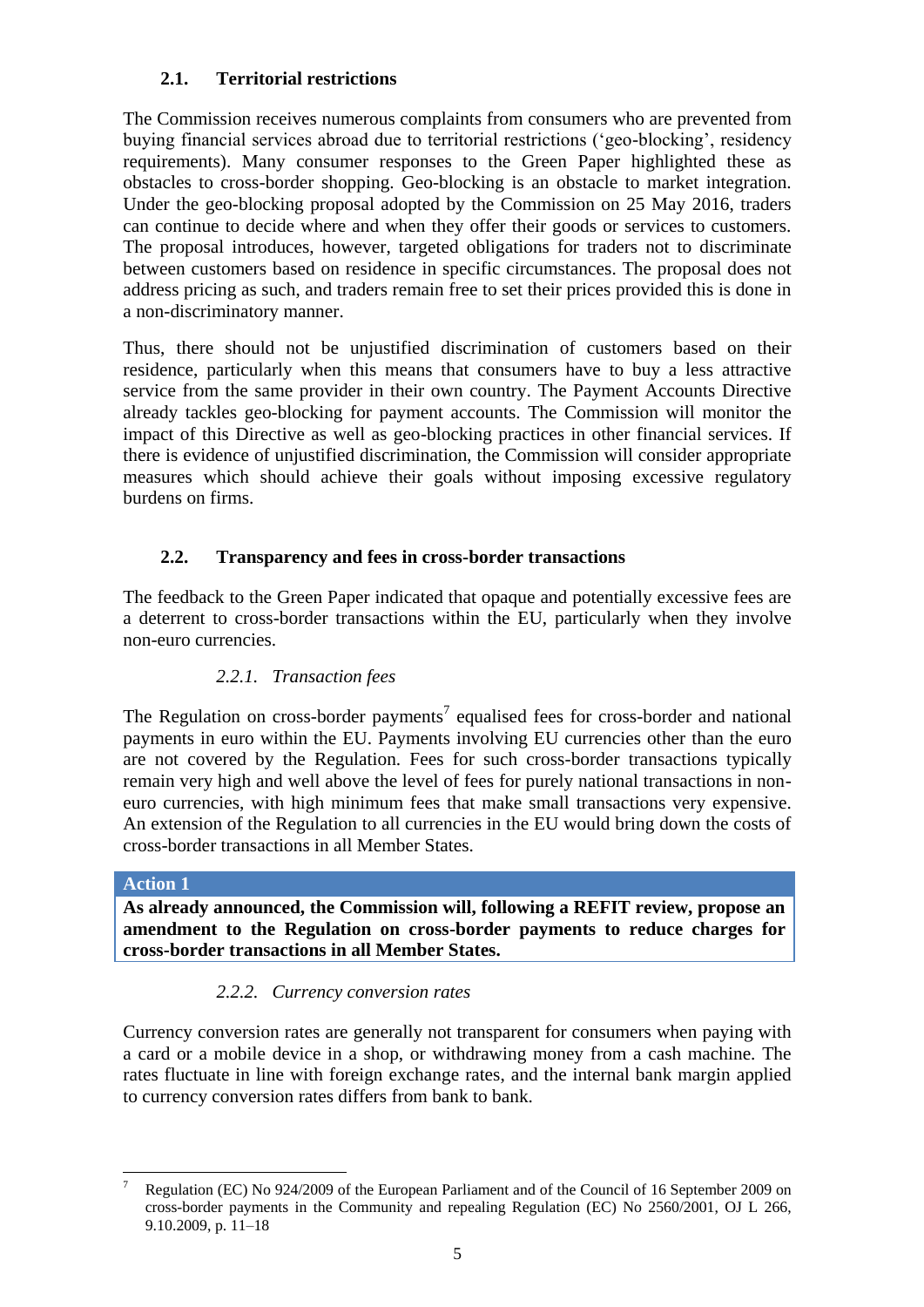The situation is becoming even less transparent as more and more consumers are offered by merchants the option to pay in their home currency. This is called 'dynamic currency conversion'. By giving a choice to consumers, it could stimulate competition in currency conversion. However, in practice, it is very difficult for consumers to know which currency conversion offer is the most advantageous.

More transparency for both currency conversion options (the merchant's and that of the customers' payment service provider) would enable consumers to make informed choices and could drive down costs. The Payment Services Directives  $(PSD1<sup>8</sup>)$ , to be replaced by PSD2<sup>9</sup>) contain disclosure requirements for transactions in a foreign currency. Additional guidelines for the proper enforcement of transparency requirements by national authorities could improve the transparency of these fees.

Before deciding on further action, the Commission will undertake a study to develop a broader evidence base and a better understanding about dynamic currency conversion practices and rates.

**Action 2** 

**The Commission will review good and bad practices in dynamic currency conversion and, on that basis, consider the most appropriate means (enforcement of existing legislation, voluntary approaches, reinforced legislation) to allow consumers to choose the best rate.**

# <span id="page-5-0"></span>**2.3. Improving transparency and making it easier to change financial services providers or products**

Consumers rarely change their financial services provider, be it for reasons of convenience (administrative hassle), trust or lack of awareness of better offers<sup>10</sup>. This represents a barrier to entry for new market players and to the development of crossborder markets,<sup>11</sup> resulting in less choice and poorer deals for all consumers.

To facilitate switching of payment accounts, the EU introduced with the Payment Accounts Directive<sup>12</sup> a consumer right to switch payment accounts within 14 days, with the providers taking care of the operational aspects. Furthermore, consumers must have access to at least one website comparing fees for payment accounts at national level.

Similar rights do not exist in EU law for other financial services. For these, switching providers may be difficult, often as a result of complex contractual terms imposing high switching and exit fees or limiting consumers' options for notifying their provider of termination. Sometimes consumers cannot even opt for a different product offered by the same provider.

 $\overline{8}$ 8 Directive 2007/64/EC of the European Parliament and of the Council of 13 November 2007 on payment services in the internal market amending Directives 97/7/EC, 2002/65/EC, 2005/60/EC and 2006/48/EC and repealing Directive 97/5/EC, OJ L 319, 5.12.2007, p. 1–36

<sup>&</sup>lt;sup>9</sup> Directive (EU) 2015/2366 of the European Parliament and of the Council of 25 November 2015 on payment services in the internal market, amending Directives 2002/65/EC, 2009/110/EC and 2013/36/EU and Regulation (EU) No 1093/2010, and repealing Directive 2007/64/EC, OJ L 337, 23.12.2015, p. 35–127

<sup>&</sup>lt;sup>10</sup> Eurobarometer 446, Summary page 12 and following

<sup>11</sup> European Commission, Study on the role of digitalisation and innovation in creating a true Single Market for retail financial services and insurance, Executive Summary, July 2016, available at: [https://ec.europa.eu/info/publications/study-impact-digitalisation-eu-single](https://ec.europa.eu/info/publications/study-impact-digitalisation-eu-single-market-consumer-financial-services_en)[market-consumer-financial-services\\_en,](https://ec.europa.eu/info/publications/study-impact-digitalisation-eu-single-market-consumer-financial-services_en) <sup>(Digitalisation study), page 5</sup>

<sup>&</sup>lt;sup>12</sup> Directive 2014/92/EU of the European Parliament and of the Council of 23 July 2014 on the comparability of fees related to payment accounts, payment account switching and access to payment accounts with basic features, OJ L 257, 28.8.2014, p. 214–246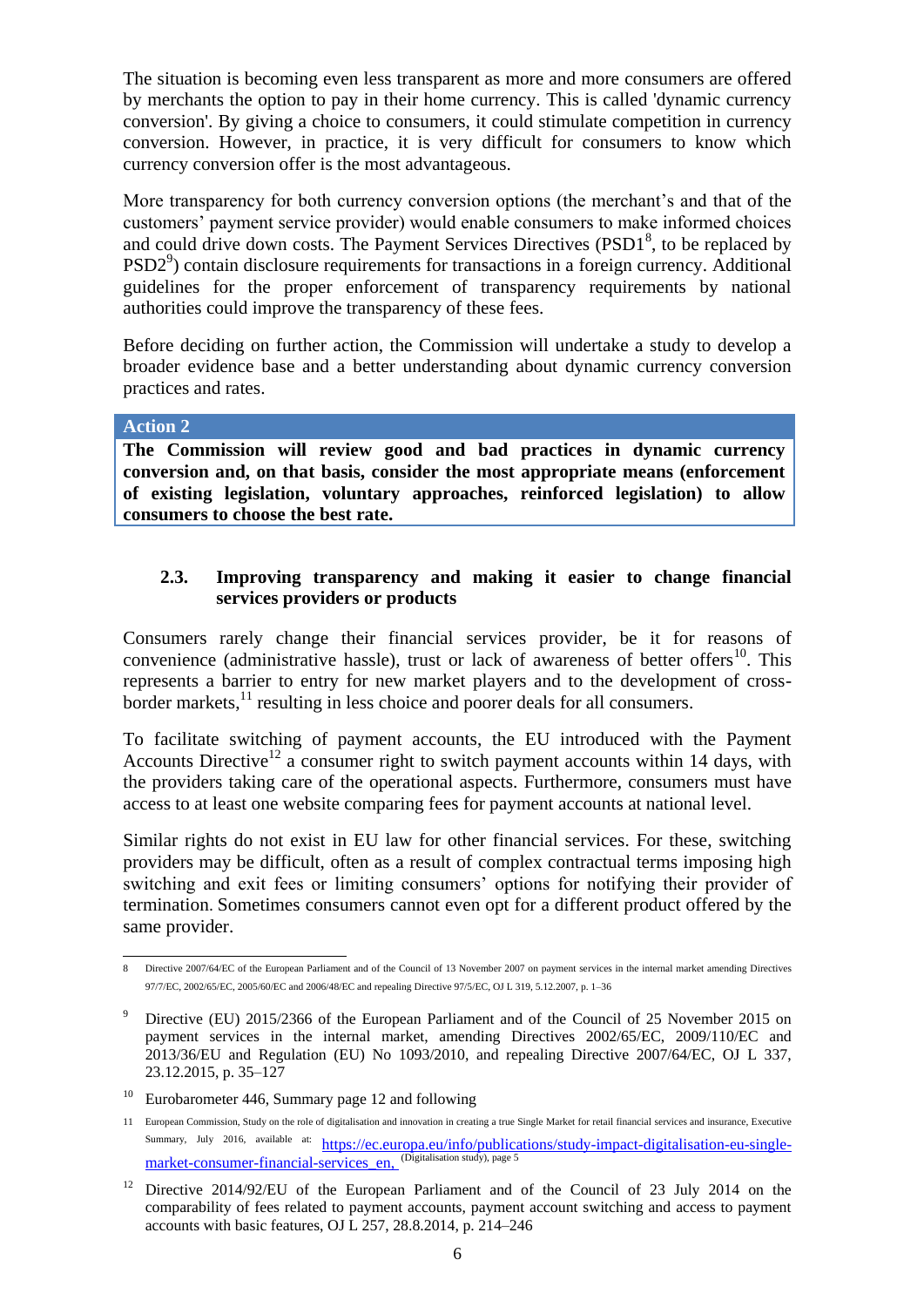Even when they have the right to switch, consumers often still do not opt for a more advantageous product. This may be due not only to behavioural issues, but also to a lack of objective and credible information about available financial products. Comparison websites, such as those foreseen under the Payment Accounts Directive, could play a major role in helping consumers obtain impartial information and compare costs. To improve the quality of comparison websites, a Multi-Stakeholder Group on Comparison Tools steered by the Commission has developed *"Key Principles for Comparison Tools"*. <sup>13</sup> Further work will build on these principles.

Moreover, in the context of the review of the Payment Accounts Directive foreseen for 2019, the Commission will analyse the behavioural, legal, and commercial obstacles preventing consumers from switching providers.<sup>14</sup> This analysis will also cover other financial services than payment accounts.

#### **Action 3**

**The Commission will explore further steps to make it easier for consumers to switch to more advantageous retail financial services, building on what has already been achieved through the Payment Accounts Directive.**

**Action 4** 

**The Commission will work with stakeholders to enhance the quality and reliability of financial services comparison websites, by promoting the uptake of existing principles and through voluntary certification schemes.**

### <span id="page-6-0"></span>**2.4. Improving motor insurance**

Victims of traffic accidents are currently entitled to compensation for personal injuries or material damage even in case the vehicle that caused the accident is uninsured, or in hitand-run events, regardless of where in the EU an accident takes place. However, there is no harmonised compensation mechanism in a cross-border situation if an insurer becomes insolvent. The Commission will examine, following a REFIT evaluation of the Motor Insurance Directive<sup>15</sup>, how to best ensure that accident victims will be compensated in case of insurers' insolvency.

Another issue related to motor insurance concerns the portability of no-claims bonuses. Insurance policy holders are entitled to a statement from their insurance company about their third-party liability claims, or the absence of these, for the preceding five years. Good drivers can present these statements to a new insurer to obtain a discount, which can be as high as 50-60%, on their premiums ('bonus-malus system' or 'no claims bonus/discount'). However, in some instances, such statements are not taken into account by other insurers, in particular when changing to an insurer in another Member State. Recognition of claims history statements will also be reviewed following the REFIT evaluation of the Motor Insurance Directive.

#### **Action 5**

 $\overline{a}$ 

**The Commission will complete the REFIT review of the Motor Insurance Directive and will decide on any amendments required to enhance the protection of traffic accident victims and to improve the cross-border recognition of claims history** 

Se[e http://ec.europa.eu/consumers/consumer\\_rights/unfair-trade/comparison-tools/index\\_en.htm](http://ec.europa.eu/consumers/consumer_rights/unfair-trade/comparison-tools/index_en.htm)

<sup>14</sup> The study will build on the results of an ongoing behavioural study on insurance services which aims at, among other things, providing robust quantitative evidence about consumers' experience in the insurance market, the impact of different contract features, the impact of how information is presented, and barriers to cross-border purchasing of insurance.

<sup>15</sup> Directive 2009/103/EC of the European Parliament and of the Council of 16 September 2009 relating to insurance against civil liability in respect of the use of motor vehicles, and the enforcement of the obligation to insure against such liability, OJ L 263, 7.10.2009, p. 11–31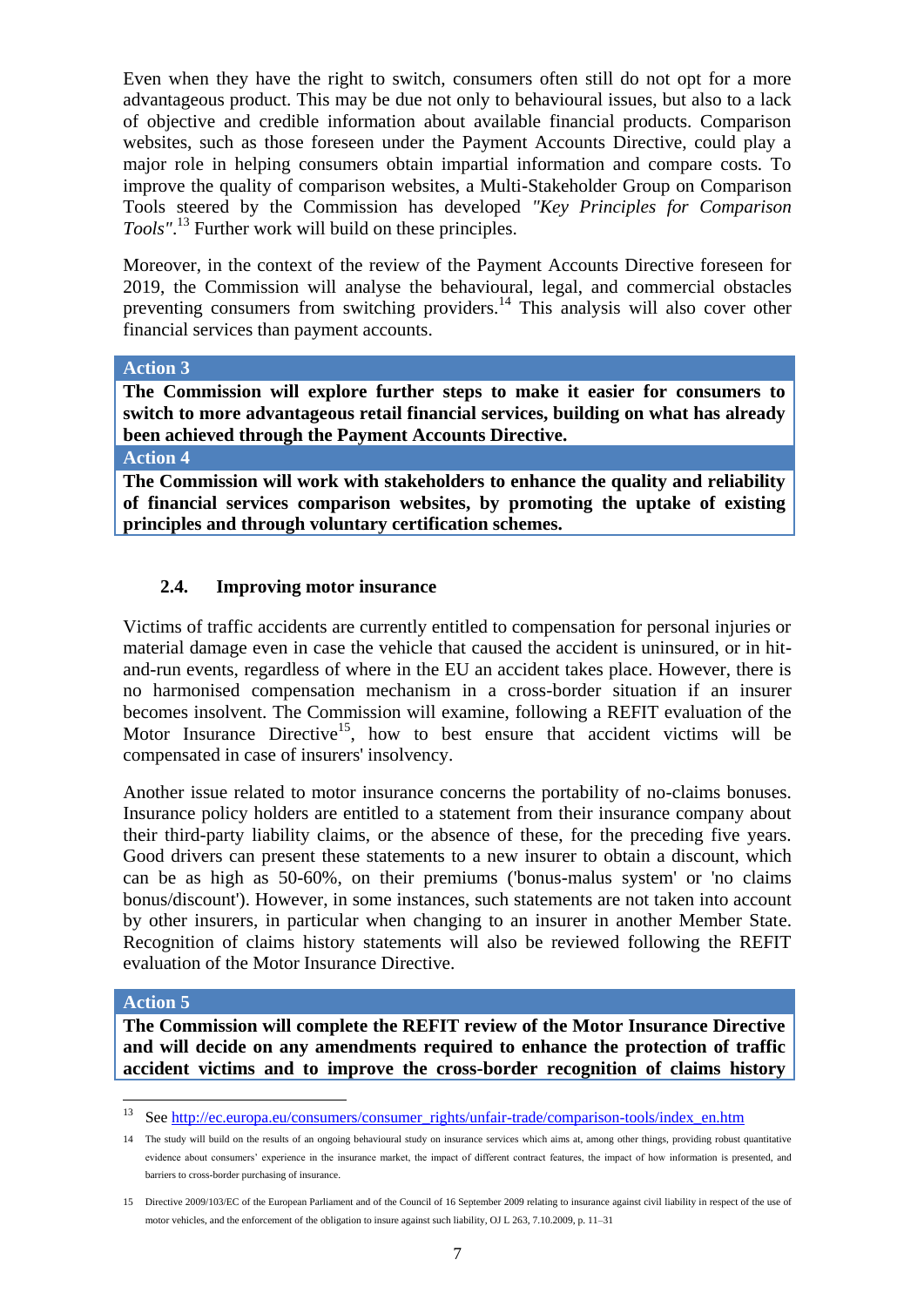# <span id="page-7-0"></span>**2.5. Transparent insurance pricing for car rentals**

Many consumers complain that it is difficult to find out the full price of renting a car before reaching the rental desk, even when booking online. One additional cost that is frequently required is an additional "damage waiver" product for any damages that are not covered by the basic insurance included in the published rental price. These additional costs vary significantly (between car rental companies, brokers, and insurance providers), and consumers could save money if they received clearer information. The Insurance Distribution Directive<sup>16</sup> exempts from its scope of application and information requirements 'ancillary insurance intermediaries' such as car rentals selling insurance add-ons.

The Consumer Protection Cooperation (CPC) Network, under the lead of the UK consumer authority and with support from the Commission, has obtained commitments from the five largest car rental firms (covering 65% of the market) to improve their selling practices.<sup>17</sup> As a result, these companies should now disclose full information on the various options available by location, including damage waiver products and other ancillary insurance products.

### **Action 6**

**The Commission will monitor closely the implementation of the agreement with major car rental firms, in particular on transparent pricing of insurance-related elements, and will consider whether further legislative and non-legislative action is needed to extend transparent practices to the entire market.**

# <span id="page-7-1"></span>**2.6. A deeper and safer Single Market for consumer credit**

In recent years, the consumer credit market has developed quickly, also across borders, notably through on-line lending and peer-to-peer lending platforms. EU legislation (notably the Consumer Credit Directive<sup>18</sup>) was designed for more traditional forms of lending and may not always cover adequately those new forms of lending, in particular on-line cross-border lending. The lack of harmonised authorisation and supervisory requirements at EU-level (which exist for many other financial services), might also impede the development of the consumer credit market, as consumers and lenders are not certain which requirements apply and which supervisor (if any) is monitoring consumer credit activities, be they carried out domestically or across borders.

While the increased availability and easier access to consumer credit create opportunities for business and result in lower costs for borrowers, there is also an increased risk of irresponsible lending and borrowing causing over-indebtedness. This risk needs to be mitigated.

 $16\,$ <sup>16</sup> Directive (EU) 2016/97 of the European Parliament and of the Council of 20 January 2016 on insurance distribution (recast), OJ L 26, 2.2.2016, p. 19–59

<sup>&</sup>lt;sup>17</sup> See http://europa.eu/rapid/press-release IP-17-86 en.htm

<sup>18</sup> Directive 2008/48/EC of the European Parliament and of the Council of 23 April 2008 on credit agreements for consumers and repealing Council Directive 87/102/EEC, OJ L 133, 22.5.2008, p. 66–92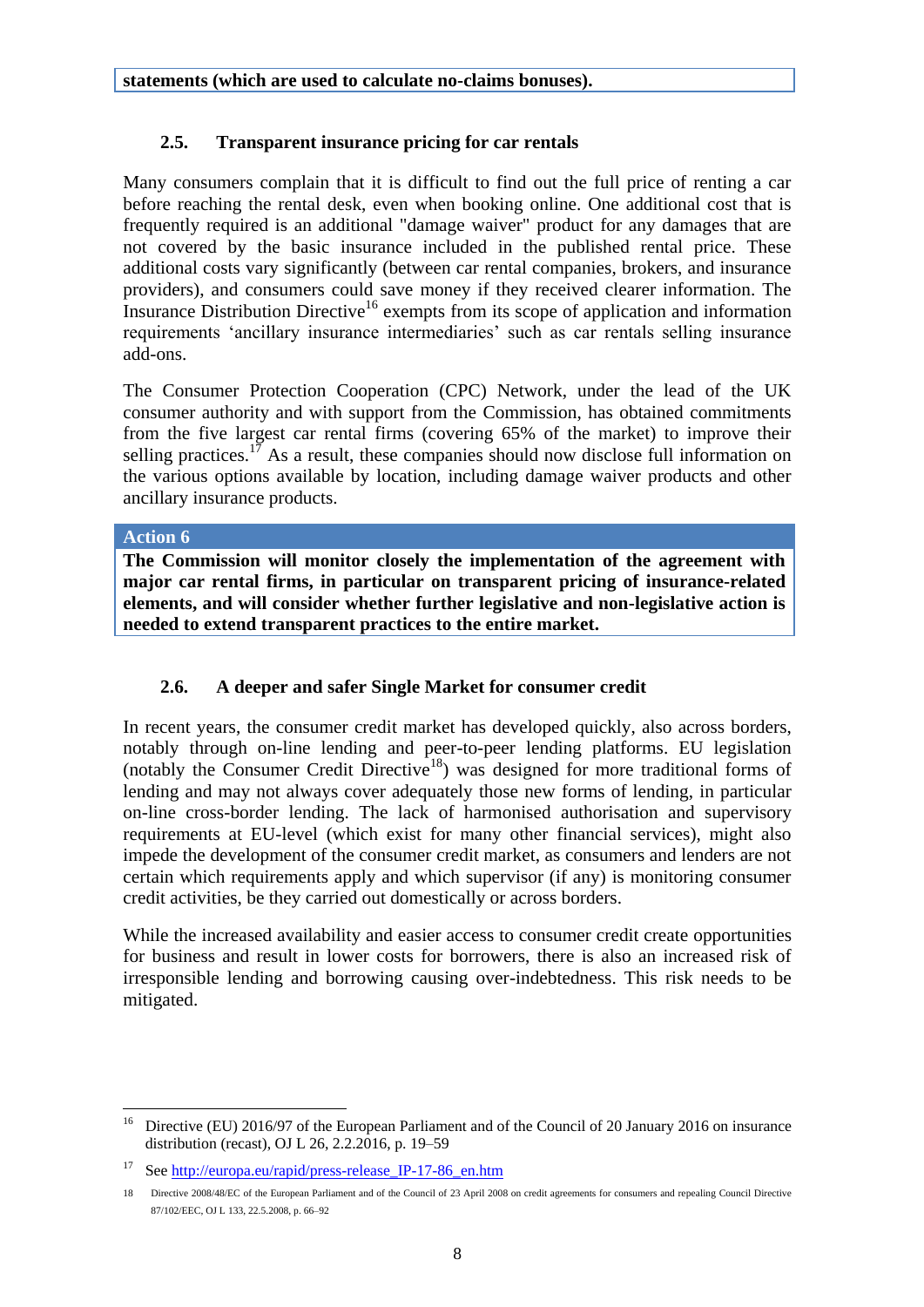Creditworthiness assessments foreseen in both the Consumer Credit Directive and the Mortgage Credit Directive<sup>19</sup> seek to prevent irresponsible lending and borrowing. Nevertheless, over-indebtedness remains a serious issue in the EU. On average, according to Eurostat (Statistics on Income and Living Conditions, SILC), around 10% of European households are over-indebted, and this is to a large extent due to credit activities. Low-income households are particularly vulnerable to economic shocks when indebted, as lower earnings or higher interest rates could quickly lead to an unsustainable debt burden and economic distress.<sup>20</sup>

A Commission study of 2013 confirmed the effectiveness of debt advice together with financial education in alleviating debt burdens and tackling excessive debt.<sup>21</sup> There is, however, a great diversity in the way debt advice is currently provided in the EU. It is largely underdeveloped in some countries and regions and, in some cases, its effectiveness may be low due to limited knowledge of how this advice should be provided, or due to limited awareness of such advice among consumers.

#### **Action 7**

**The Commission will explore ways of facilitating access to loans across borders whilst ensuring a high level of consumer protection. In this context, the Commission will also consider ways of addressing in a more efficient manner consumer over-indebtedness linked to credit activities.** 

### <span id="page-8-0"></span>**3. LEGAL AND REGULATORY OBSTACLES FOR BUSINESSES**

Businesses responding to the Green Paper stressed that they cannot build a business case to provide services abroad due to lack of demand coupled with regulatory uncertainty, i.e. the risks (and costs) of having to comply with another Member State's national legislation which may go beyond EU legal requirements. Action is therefore needed on the supply side to identify and tackle some of the national regulatory constraints for providers.

One option to reduce uncertainty resulting from differing national regimes is by developing separate European regimes for certain products in addition to existing national regimes. For example, the Commission's work on developing a simple, efficient, and competitive EU personal pension product (PEPP) – a portable financial product that can accompany people as they move across borders within the  $EU -$  is relevant. The PEPP will aim to create a genuine Single Market for personal pension products, facilitating cross-border selling (by insurance providers or asset managers) and crossborder portability for savers. At the same time, it would constitute a template for domestic third pillar pension products in Member States where these are underdeveloped. It should thus help to bridge the pension gap and release new savings for investment.

<sup>19</sup> <sup>19</sup> Directive 2014/17/EU of the European Parliament and of the Council of 4 February 2014 on credit agreements for consumers relating to residential immovable property and amending Directives 2008/48/EC and 2013/36/EU and Regulation (EU) No 1093/2010.

<sup>&</sup>lt;sup>20</sup> The Eurosystem Household Finance and Consumption Survey, Eurosystem Household Finance and Consumption Network, 2013, available at: [https://www.ecb.europa.eu/pub/pdf/other/ecbsp2en.pdf?2180f869d12ccc366869c9419b3da32e,](https://www.ecb.europa.eu/pub/pdf/other/ecbsp2en.pdf?2180f869d12ccc366869c9419b3da32e) page 71

 $21$  Available at http://ec.europa.eu/consumers/financial\_services/reference\_studies\_documents/docs/part\_1\_synthesis [of\\_findings\\_en.pdf](http://ec.europa.eu/consumers/financial_services/reference_studies_documents/docs/part_1_synthesis_of_findings_en.pdf)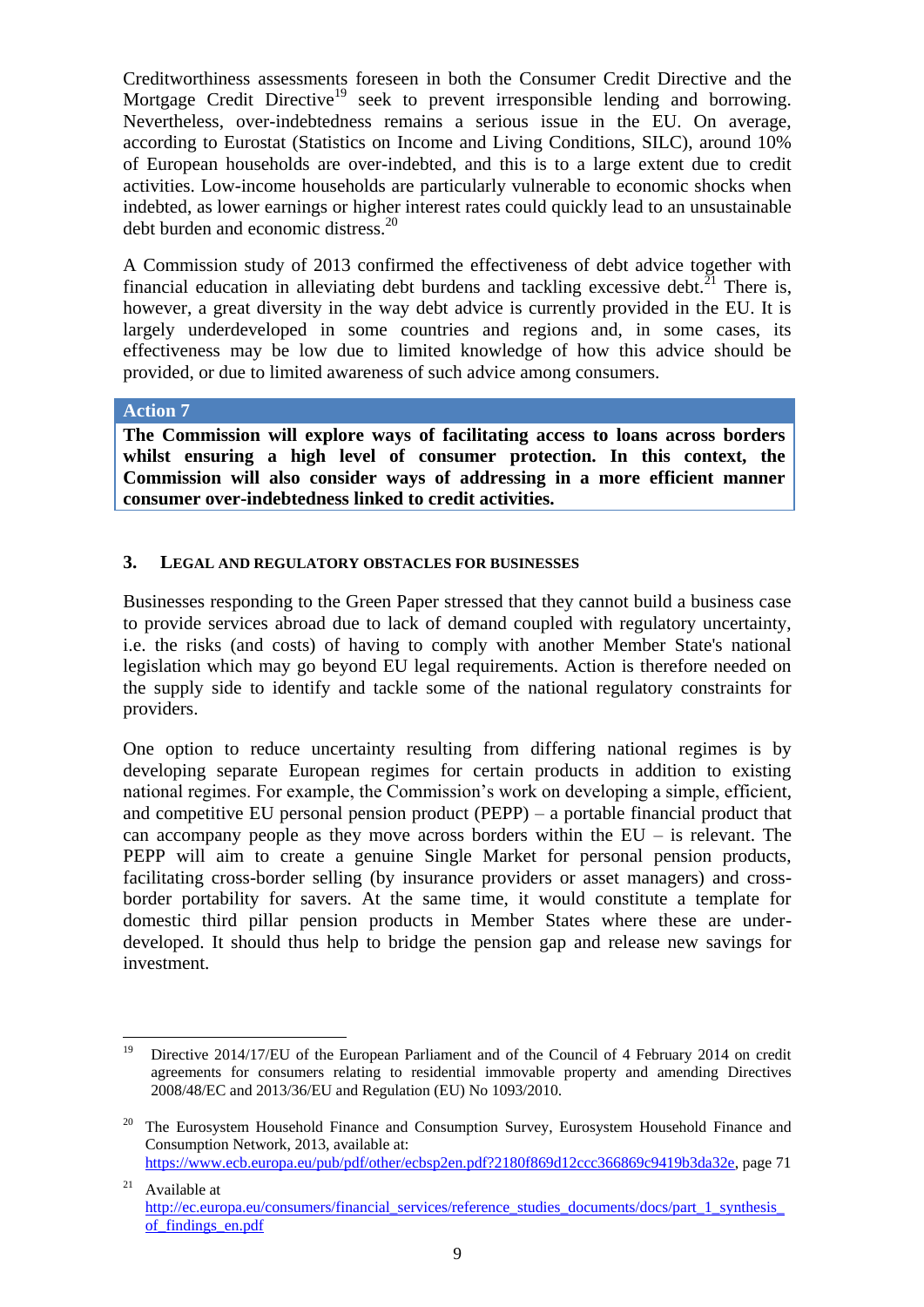# <span id="page-9-0"></span>**3.1. National regulatory constraints**

Differences between national legal systems, as well as a tendency to add national rules on top of the EU provisions when implementing EU law, can distort competition to the detriment of new entrants, who are confronted with high compliance costs. EU law aims to strike a balance between the freedom to provide financial services and sufficient safeguards for consumers and market stability. This, combined with rules on the responsibilities of home and host state supervisory authorities and applicable law, allows passporting, i.e. the right to provide certain financial services in other Member States. EU legislation leaves some space for Member States to adapt the framework to the particularities of their markets. For example, certain consumer protection rules are in the jurisdiction of Member States. However, responses to the Green Paper suggest that differences across Member States are such that they hamper the proper functioning of the Single Market.

More detailed evidence is needed, though, on the particular rules and practices that might constitute unwarranted barriers to firms seeking to offer their services cross-border and that may not be justified by national consumer protection concerns. An exercise to dismantle barriers to the free movement of capital is already being undertaken with a group of Member State experts who are mapping barriers and exchanging good practices. The results of this work will be published in a report which will also set out a first roadmap of actions that Member States would be encouraged to take by 2019 at the latest. Cross-border barriers in the specific area of fund distribution were addressed in a recent consultation to which the Commission will be setting out its response in 2017. A major knowledge gap remains, though, in relation to national consumer protection and conduct rules.

### **Action 8**

**The Commission will examine national consumer protection and conduct rules to assess whether they create unjustified barriers to cross-border business.**

### <span id="page-9-1"></span>**3.2. Facilitating cross-border credit**

A key requirement for issuing consumer credit under EU law is creditworthiness assessment, which protects both the lender and the borrower. Creditworthiness assessment is also an effective preventive measure against over-indebtedness. However, credit providers face difficulties assessing creditworthiness of borrowers from other Member States, due to poor availability and comparability of relevant data in other countries.

Feedback received from national consumer protection authorities and through complaints has shown that such assessments in the area of consumer credit are carried out in ways which differ significantly across Member States. Standardised and harmonised assessment of creditworthiness would facilitate cross-border lending, which could lead to lower prices and offer more choice for consumers. Moreover, it would prevent vulnerable consumers from falling into a "debt trap" and ensure that consumers purchasing credit from other Member States are as protected as if they purchased credit domestically.

When assessing a credit application, creditors usually rely on different internal and external data sources, including data from credit registers. Credit providers responding to the Green Paper insisted that they cannot offer cross-border services as they lack access to relevant data in other Member States. This makes assessing borrowers' creditworthiness more difficult. Standardising credit data could make the provision of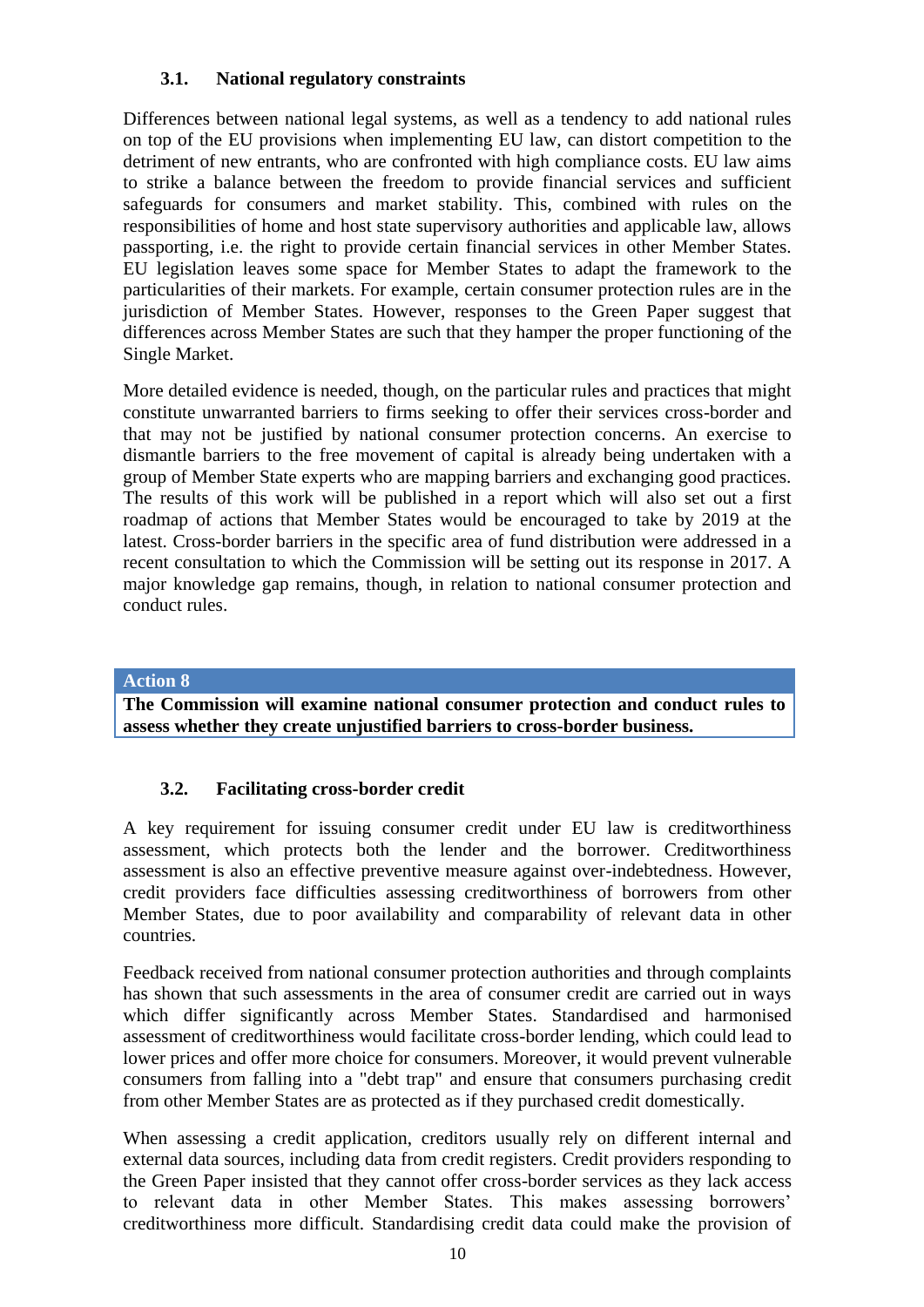pan-European online credit easier. FinTech<sup>22</sup> and big data developments have led to the use of alternative data elements and sources which should be carefully assessed from the point of view of compliance with EU personal data protection law<sup>23</sup> and in view of their relevance for determining a borrower's rating or the pricing of financial services.

Efficient credit reporting systems can provide creditors with access to information that complements data received from borrowers themselves, allowing for well-informed credit decisions (especially if based on standardised creditworthiness assessments as mentioned above) resulting in better availability of credit to creditworthy borrowers. Both the Mortgage Credit Directive and the Consumer Credit Directive already grant creditors equal access to credit registers in other Member States. However, the information provided varies: in some Member States, credit registers only report on missed payments (i.e. negative reporting); in others, they also report on the regularity of payments (i.e. positive reporting). Moreover, credit data are usually shared only reciprocally. As a result, credit registers are not interoperable, the relevance of the available data for creditworthiness assessments is unclear, and information is not widely used across borders.

Some work to address these issues is already under way. There are market-led reciprocal information exchange agreements between credit registers in different Member States where national reporting traditions are similar. However, this still leaves many gaps. The work of the European Central Bank on AnaCredit, a new dataset with detailed information on individual bank loans in the euro area, should lead to further data standardisation on loans. Under the CMU Action Plan, the Commission is exploring ways of improving the availability of financial and credit information about small and medium sized enterprises for (alternative) lenders and investors. This would allow them to better understand the risk profile of SMEs seeking finance and take informed decisions.

#### **Action 9**

**The Commission will seek to introduce common creditworthiness assessment standards and principles for lending to consumers and work to develop a minimum set of data to be exchanged between credit registers in cross-border creditworthiness assessments.**

### <span id="page-10-0"></span>**4. TOWARDS AN INNOVATIVE DIGITAL WORLD**

Respondents to the Green Paper saw great potential for financial services in innovation and technology (FinTech), also in overcoming barriers to buying and selling retail financial services across borders. The third objective of this Action Plan is to support the development of an innovative digital world, which should make it easier for the private sector to overcome some of the existing barriers to the Single Market while maintaining a high level of security.

The Commission's role is to create a regulatory and supervisory environment across the EU that supports digital innovation. A major step is the recently adopted Regulation on

 22 FinTech refers to technology enabled provision of financial services, including by alternative providers who use technology-based systems in some way to either provide financial services directly or to make the financial system more efficient.

<sup>&</sup>lt;sup>23</sup> Directive 95/46/EC of the European Parliament and of the Council of 24 October 1995 on the protection of individuals with regard to the processing of personal data and on the free movement of such data and as from 25 May 2018, Regulation (EU) 2016/679 of the European Parliament and of the Council of 27 April 2016 on the protection of natural persons with regard to the processing of personal data and on the free movement of such data, and repealing Directive 95/46/EC (General Data Protection Regulation) (Text with EEA relevance), OJ L 119, 4.5.2016, p. 1–88.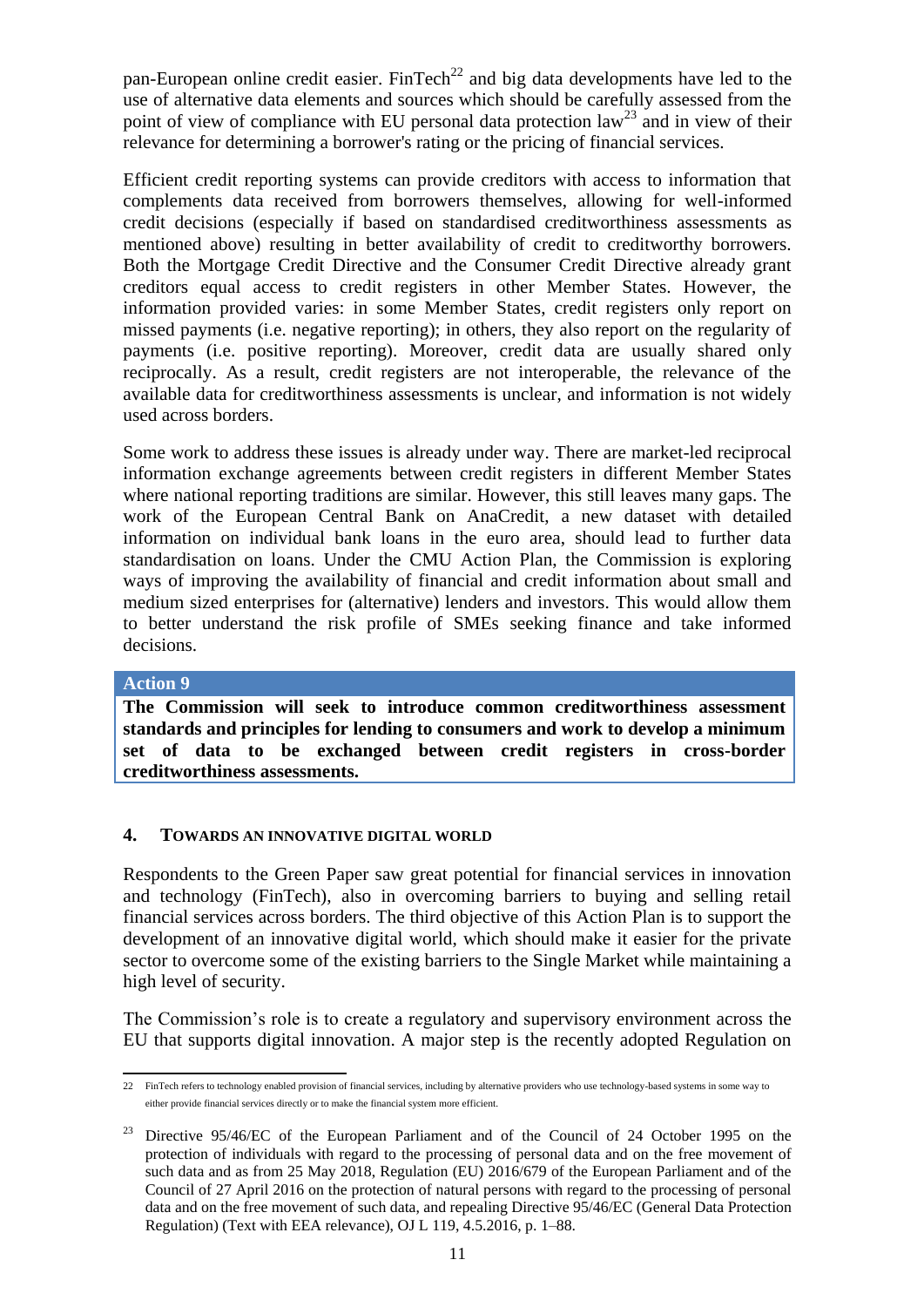electronic identification  $(eIDAS)^{24}$  which allows the cross-border recognition of electronic identification for public services and trust services across the EU Single Market. An inter-operable framework for electronic identification could also help firms develop digital customer relationships. For the longer term, the Commission needs to develop a broad strategy to harness the opportunities of technological innovation across the whole financial services sector while maintaining a high level of consumer and personal data protection and security standards, as well as market stability.

### <span id="page-11-0"></span>**4.1. Technology-driven Single Market in retail financial services**

A major challenge for the coming years will be to create an environment in which financial innovation for the benefit of consumers can thrive. Innovative firms regularly express concerns that EU and Member State legislation and supervisory practices limit their ability to innovate and to offer services across borders. They are uncertain about how their new services fit into the existing regulations, and they may experience a disproportionate, inconsistent or over-cautious application of regulatory requirements that are not well suited for these innovative services. At the same time, concerns around payment security and the fear of digital fraud are wide-spread among citizens. These concerns need to be adequately addressed when driving innovation further in the area of financial services. In the European Agenda on Security,  $25$  the European Commission recognised the need to review the existing EU legal framework to combat fraud and counterfeiting of non-cash means of payment,  $26$  updating it where necessary. A legislative proposal is planned for autumn 2017.

Innovation presents new challenges to financial services regulators and supervisors who have to ensure that consumers are protected and market stability is preserved without being able to rely on previous practice and experience. Several EU financial services regulators have started to be more proactive, developing new methods to support the development of innovative businesses while learning from these firms. These initiatives include hubs providing guidance on applicable regulation and teams looking at the policy implications of technology. Some national regulators and supervisors are working particularly closely with innovative firms, piloting their activities in so-called regulatory sandboxes.

Building a true technology-enabled Single Market in financial services will require the cooperation of all stakeholders (i.e. consumers, incumbents, alternative FinTech providers). The Commission encourages new regulatory and supervisory approaches and cross-border co-operation when dealing with innovative firms, as long as consumers remain well protected.

The Commission also launched an internal FinTech Task Force which involves all relevant services working on financial regulation, technology, data and competition to ensure that our assessment reflects the multi-disciplinary approach that Fintech developments ask for. Alongside this Action Plan, the Commission is launching a public consultation to receive input from stakeholders to further develop the Commission's policy approach towards technological innovation in financial services. The consultation is structured along four broad policy objectives that reflect the main opportunities and challenges related to Fintech:

 24 Regulation (EU) No 910/2014 of the European Parliament and of the Council of 23 July 2014 on electronic identification and trust services for electronic transactions in the internal market and repealing Directive 1999/93/EC , OJ L 257, 28.8.2014, p. 73–114

<sup>25</sup> [https://ec.europa.eu/home-affairs/sites/homeaffairs/files/e-library/documents/basic-documents/docs/eu\\_agenda\\_on\\_security\\_en.pdf](https://ec.europa.eu/home-affairs/sites/homeaffairs/files/e-library/documents/basic-documents/docs/eu_agenda_on_security_en.pdf)

<sup>26</sup> http://eur-lex.europa.eu/legal-content/EN/TXT/PDF/?uri=CELEX:32001F0413&from=EN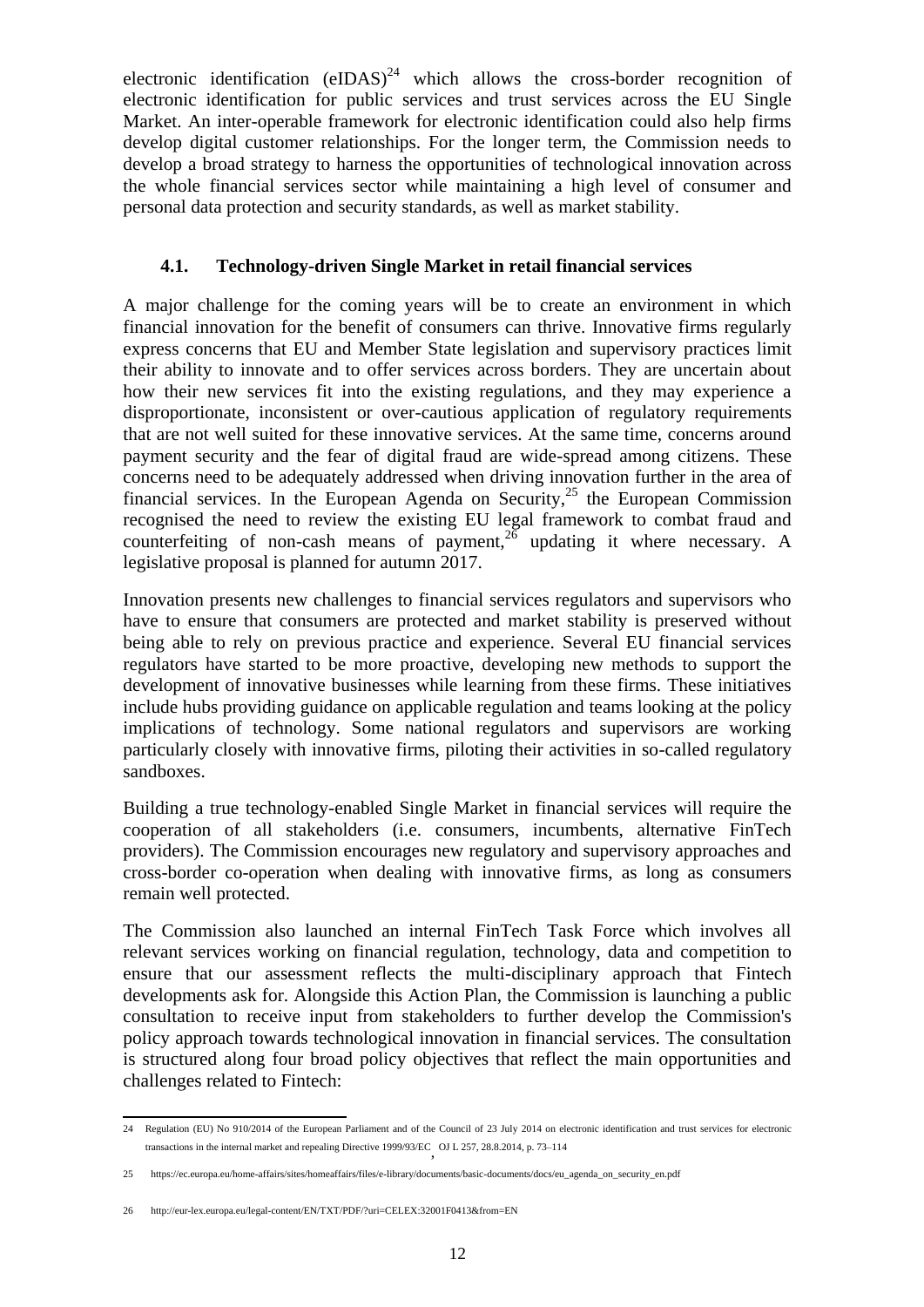- (1) Fostering access to financial services for consumers and businesses;
- (2) Bringing down operational costs and increasing efficiency for the industry;
- (3) Making the single market more competitive by lowering barriers to entry; and
- (4) Balancing greater data sharing and transparency with privacy needs.

This work will also benefit from specific funding from the European Parliament for a pilot project aimed at reinforcing the capacity and technical expertise of national regulators with regard to distributed ledger technology.

### **Action 10**

**Based on the work of the FinTech Task Force and the public consultation, the Commission will determine which actions are required to support the development of FinTech and a technology-driven Single Market for financial services.**

# **4.2. Digital customer relationships**

<span id="page-12-0"></span>One of the main benefits of FinTech in the short run is its potential for facilitating on-line relations with customers. Enabling firms to establish fully digital customer relationships is key to building a Single Market for retail financial services, as leaders of major European banks confirmed in November 2016 at a roundtable organised by the Commission.<sup>27</sup> Cross-border provision of financial services will not take off as long as consumers have to appear at providers' offices to be identified, receive disclosure documents on paper, and give handwritten signatures on contracts.

# *4.2.1. Remote identification*

<span id="page-12-1"></span>Innovators are developing new ways to identify and authenticate customers. 'RegTech'<sup>28</sup> could change markets by automating checks on companies, people and ID documents to meet know-your-customer requirements through remote identification and to tackle fraud issues.<sup>29</sup> The use of electronic identity schemes, as set out in eIDAS, would make it possible to open a bank account on-line while meeting the strong requirements for customer identity proofing and verification for know-your-customer or customer due diligence purposes. The legal certainty and validity of qualified eSignatures, as provided for under eIDAS, could also enhance the security of electronic transactions. This should work across borders and across sectors, and it should have the same legal effect as traditional paper based processes.

The soon to be transposed  $4<sup>th</sup>$  anti-money laundering directive<sup>30</sup>, with its proposed amendments<sup>31</sup>, acknowledges these new developments and accepts electronic identification means under eIDAS as tools to meet customer due diligence requirements. Notifications of electronic identity schemes are expected as of mid-2017, and it is

<sup>27</sup> <sup>27</sup> Issues discussed included electronic identification and digital on-boarding, cybersecurity, data and cloud, platforms and payments as well as digital skills related to Fintech.

<sup>28</sup> RegTech stands for "regulatory technology" and a business model where technology enables firms to better comply with regulation; RegTech can enable also government bodies to implement, monitor, or enforce regulation in a more effective, more efficient manner, or in a user-friendly manner.

<sup>29</sup> Imafidon, C., The spiralling costs of KYC for banks and how FinTech can help, *ITPro Portal*, June 2016, available at: [http://www.itproportal.com/2016/06/06/the-spiralling-costs-of-kyc-for-banks-and-how-fintech-can-help](http://www.itproportal.com/2016/06/06/the-spiralling-costs-of-kyc-for-banks-and-how-fintech-can-help/)

<sup>30</sup> Directive (EU) 2015/849 of the European Parliament and of the Council of 20 May 2015 on the prevention of the use of the financial system for the purposes of money laundering or terrorist financing, amending Regulation (EU) No 648/2012 of the European Parliament and of the Council, and repealing Directive 2005/60/EC of the European Parliament and of the Council and Commission Directive 2006/70/EC, OJ L 141, 5.6.2015, p. 73–117

<sup>31</sup> See [http://ec.europa.eu/justice/criminal/document/files/aml-directive\\_en.pdf](http://ec.europa.eu/justice/criminal/document/files/aml-directive_en.pdf)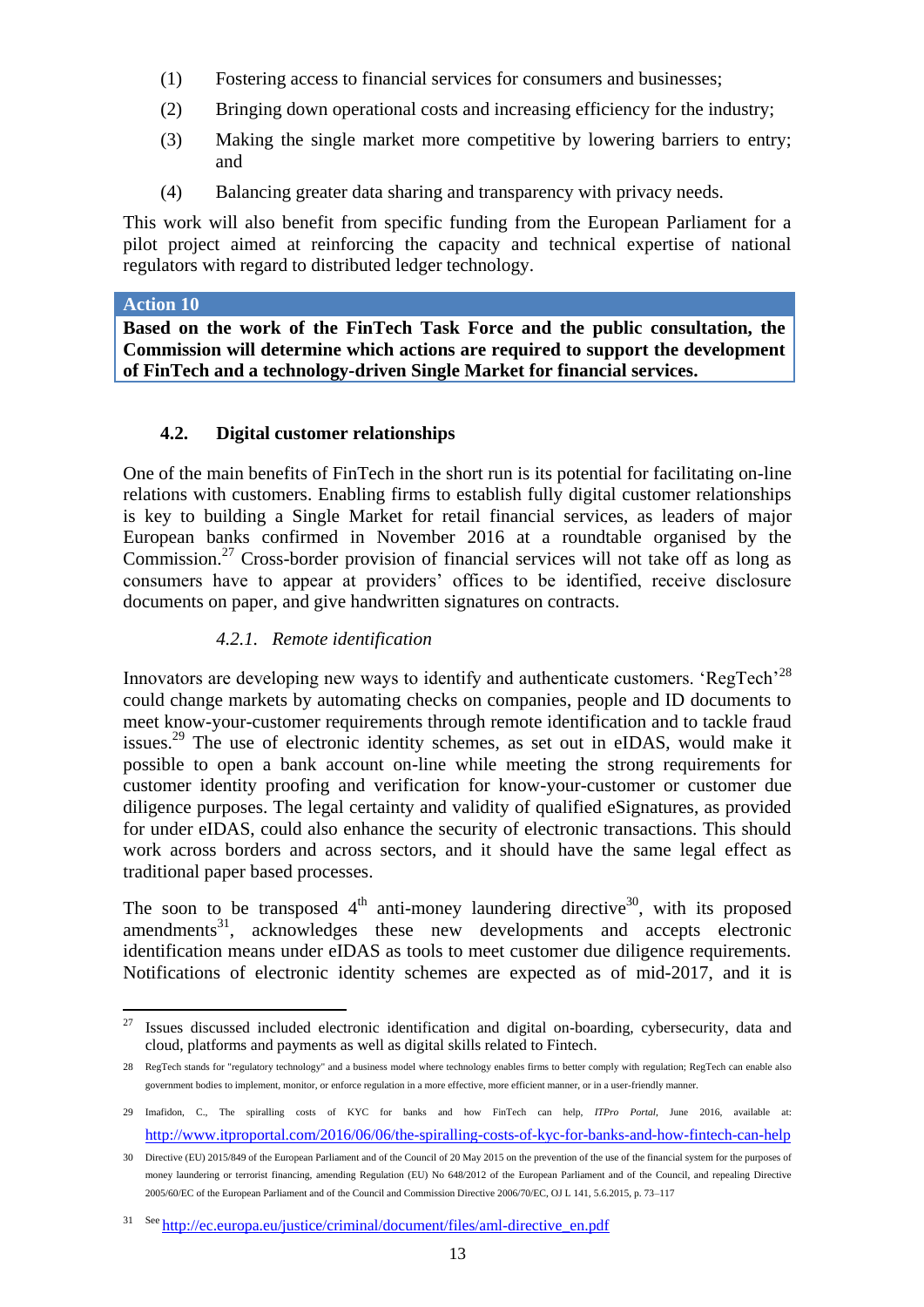important that Member States ensure that the schemes they are preparing for notification will be interoperable and available also for private sector use. The Commission will continue to promote the use of electronic identity in the Member States and encourage their notification.

The 4<sup>th</sup> anti-money laundering directive is a minimum harmonisation directive and thus leaves space for differing application across Member States. The decisions on how innovative digital tools for identifying customers can be used remain with the Member States, who also have to ensure that these tools are safe and secure, do not introduce new risks to consumers or the system and comply with EU data protection laws. The Commission will launch a dedicated expert group to explore these issues further and develop common guidelines. The group will comprise regulators, supervisors, financial institutions and the existing group of identity experts from Member States.

In this context, the Commission is conducting a study to assess the current regulatory and supervisory framework and best practices for remote identification and customer due diligence across the EU. In parallel, the Commission will shortly make it possible, under the Connecting Europe Facility, to test the cross-border use by banks of electronic identification means. It will also put forward an implementation plan and define information systems architecture solutions with the objective to progress towards a specific eBanking building block that will meet the requirements of remote identification of bank customers.

### **Action 11**

**The Commission will facilitate the cross-border use of electronic identification and know-your-customer portability based on eIDAS to enable banks to identify customers digitally.**

### *4.2.2. Digital distance selling*

<span id="page-13-0"></span>Changing consumer behaviour coupled with new business models of financial service providers could lead to new consumer protection risks (e.g. online consent issues, financial exclusion, supervision/regulation issues in this market, etc.). These may not be sufficiently addressed yet. Thus, an assessment is required to check whether the existing sector-specific and horizontal legislation (e.g. the Directive on Distance Marketing of Financial Services<sup>32</sup>) is still fit for purpose.

For example, prior to purchasing a financial services product, consumers must be given information on the product either on paper or on-line to enable them to make informed decisions. Feedback from the industry suggests that the current pre-contractual disclosure requirements might not be fit for the digital world. Respondents to the Green Paper suggested the use of more interactive and engaging platforms, suited to smartphones or tablets, to enhance the consumers' understanding of financial products.

Disclosure requirements are included in several directives and regulations, including those on mortgage and consumer credit, on payment accounts, on markets in financial instruments, packaged retail and insurance-based investment products and collective investments in transferable securities. The Commission will monitor how these disclosure requirements will be applied by digital providers before suggesting any amendments to these laws. The Commission also invites the industry to present appropriate new solutions that could help consumers gain a better understanding of financial products or services and make informed decisions.

 32 Directive 2002/65/EC of the European Parliament and of the Council of 23 September 2002 concerning the distance marketing of consumer financial services and amending Council Directive 90/619/EEC and Directives 97/7/EC and 98/27/EC OJ L 271, 9.10.2002, p. 16–24